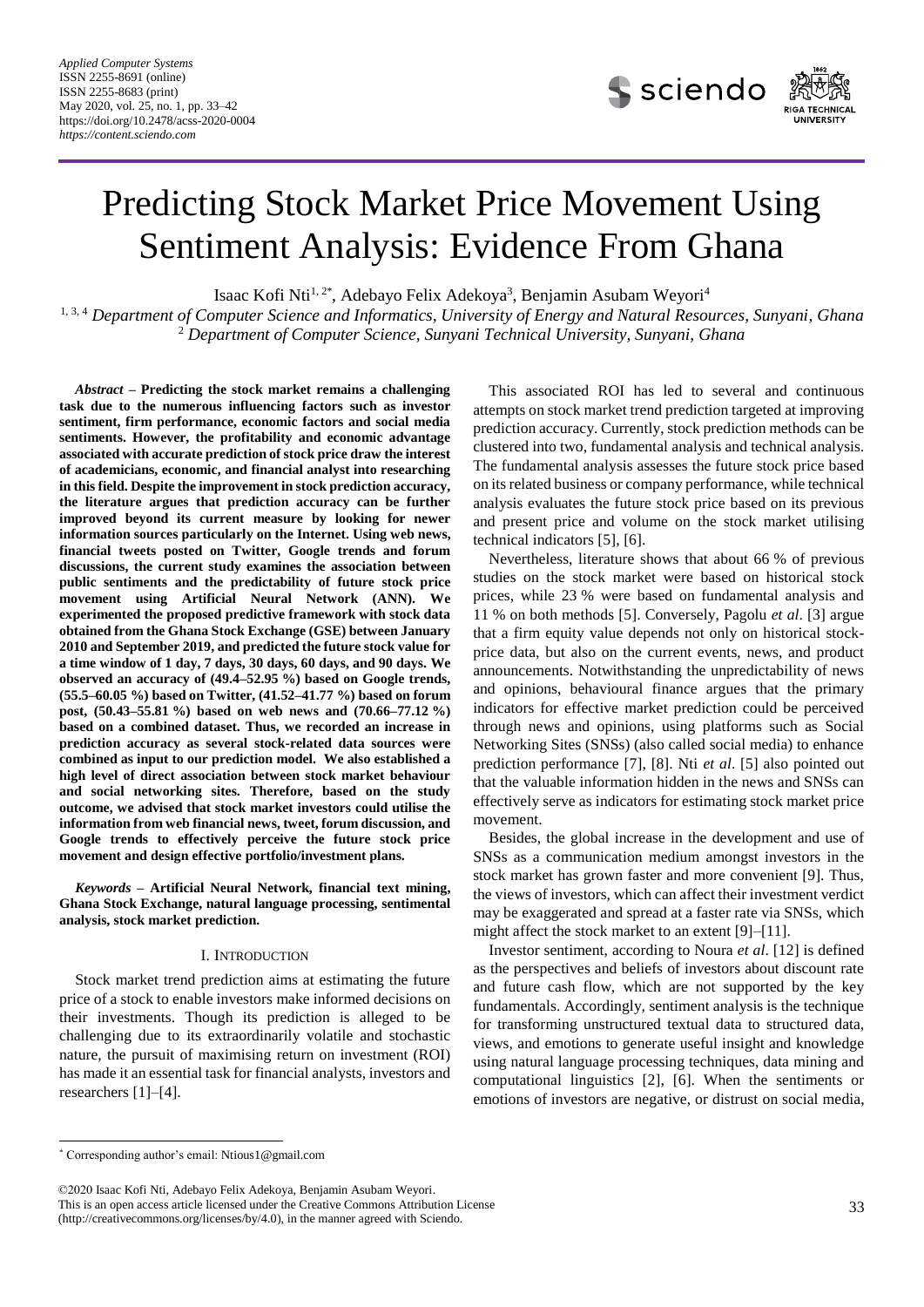it might persuade stock prices to drop. Likewise, when positive might persuade stock prices to rise than neutral sentiment [13].

Therefore, the investor sentiment constitutes a vital factor in determining the quoted price in the financial market [2], [14]. Research also reveals that thousands of online users' decisions and choice are based on online reviews [15]–[18]. As such, the analysis of investors' views has become a significant factor in stock market decision-making in recent years [19]–[21]. Aside from the rise in research on sentiment analysis in stock market prediction, few challenges such as misspelling, shortcuts and information duplication in text data have been reported in the literature to associate the sentiment analysis.

Talib *et al*. [22] argues that the efficiency of text mining algorithm in stock market predictions is low, as a result of duplication of the same information on different web news sites. Similarly, Wang *et al*. [23] pointed out that public opinion mined from the web is short and usually mixed with several misspelling, shortcuts, emojis, advertisements, images, and unusual grammar construction. Hence, it contributes to the complexity in machine learning application. These challenges have raised some disparity in views among researchers on the effect of textual data influence on stock market trends.

The paper by Nguyen *et al*. [24] reported that some studies argued that social media sentiments had weak or no predictive power, while others argued that social media had strong predictive abilities [24]. Therefore, the use of social media sentiments for stock market price predictions is still an open issue for research. Moreover, our partial search of the literature [5] shows that a very high percentage of the existing studies on sentiments from SNSs and stock market movements concentrated on developed nations. While, investigating the impact of investor sentiments on the stock market price movement of developing economies has been rarely discussed.

Nevertheless, as stated by Agarwal *et al*. [25] investor sentiments from developing nations on the stock market require extra attention from researchers, as the irrationality of investor behaviour and the degree of inadequacy of stock markets vary across states.

Given the above discussions, the current study seeks to determine whether the public sentiment of the Ghanaian investor mined from SNSs correlates with stock market movement on the Ghana Stock Exchange (GSE). Additionally, the study attempts to find out to what extent does public views influence the stock market future price. We also adopted ANN to handle the prediction task (whether the future price would rise or fall) on real-world datasets from the GSE.

The primary contributions of the current study are as follows: (i) We proposed a novel combination of a sentiment-driven dataset (from web news, Google trend, forum post and Twitter) to predict stock market price movement; (ii) we adopted the cosine similarity measure to prevent duplication of text dataset mined from different SNSs, thus overcoming the duplication weakness of text mining techniques pointed out in [22]; (iii) we adopted a Multi-Layer Perceptron (MLP) ANN (MLP-ANN) to handle the prediction task (whether the future price would rise or fall) on real-world datasets from the GSE; empirical results indicated a moderate increase in prediction accuracy of our amalgamated dataset in comparison with different data sources.

The remaining section of the current study is categorised as follows: Section II presents a brief discussion on machine learning and pertinent studies. Section III presents the study dataset and techniques and tools adopted for this study. In Section IV, we present the experimental results and discussion. Section V presents the main conclusions of the study.

## II. RELATED LITERATURE

This section presents a brief discussion of machine learning and a review of the state-of-the-art studies, which probed into the association between the financial markets and dataset from SNSs.

## *A. Machine Learning (ML)*

ML is the practice where a robot or computer software learns from knowledge  $(K_w)$  relating to some group of tasks  $(T_k)$  and evaluation metric  $(E_p)$  if  $E_p$  in a task  $(T)$  improves with  $(K_w)$ [26]. In order to deal with the unstable, unstructured, disorderly, and nonlinear time series dataset, different learning-based algorithms such as Support Vector Machines (SVM), Decision Tree (DT), and ANN are mostly used in stock market predictions. In this study, we adopted the ANN due to its excellent learning capability for solving classification, prediction and regression problems [5].

## *B. Related Works*

The literature shows that investment decisions are not entirely rational. As a result, numerous studies tried to understand how the investor is influenced while making an investment decision.

Several sentiment analytical tools exist in the literature; however, they can be categorised into two groups, namely, machine learning and word count analysis methods [13]. In the word count techniques, dictionaries are used to identify sentiment (positive or negative) for every word and then sum words' sentiment together [13]. Fundamentally, the negative words are counted and given different weights based on their negativism. Likewise, the positive words, and the party with the highest score "wins". Among the available word count techniques, Loughran and McDonald's financial lexicon and Harvard-IV dictionary are most commonly used in stock market predictions.

In the ML approach, the commonly used techniques are classification algorithms such as Support Vector Classifier (SVC), Naive Bayes and Neural Network (NN) [5]. One main drawback with this approach is the time required for manually labelling the training dataset. Regardless of the technique, one adopts, text data for sentiment analyses are generally mined from the web, and the three most considered sources are search engine queries, web financial news, and tweets from Twitter. Accordingly, we categorised our review of previous studies into these three data sources.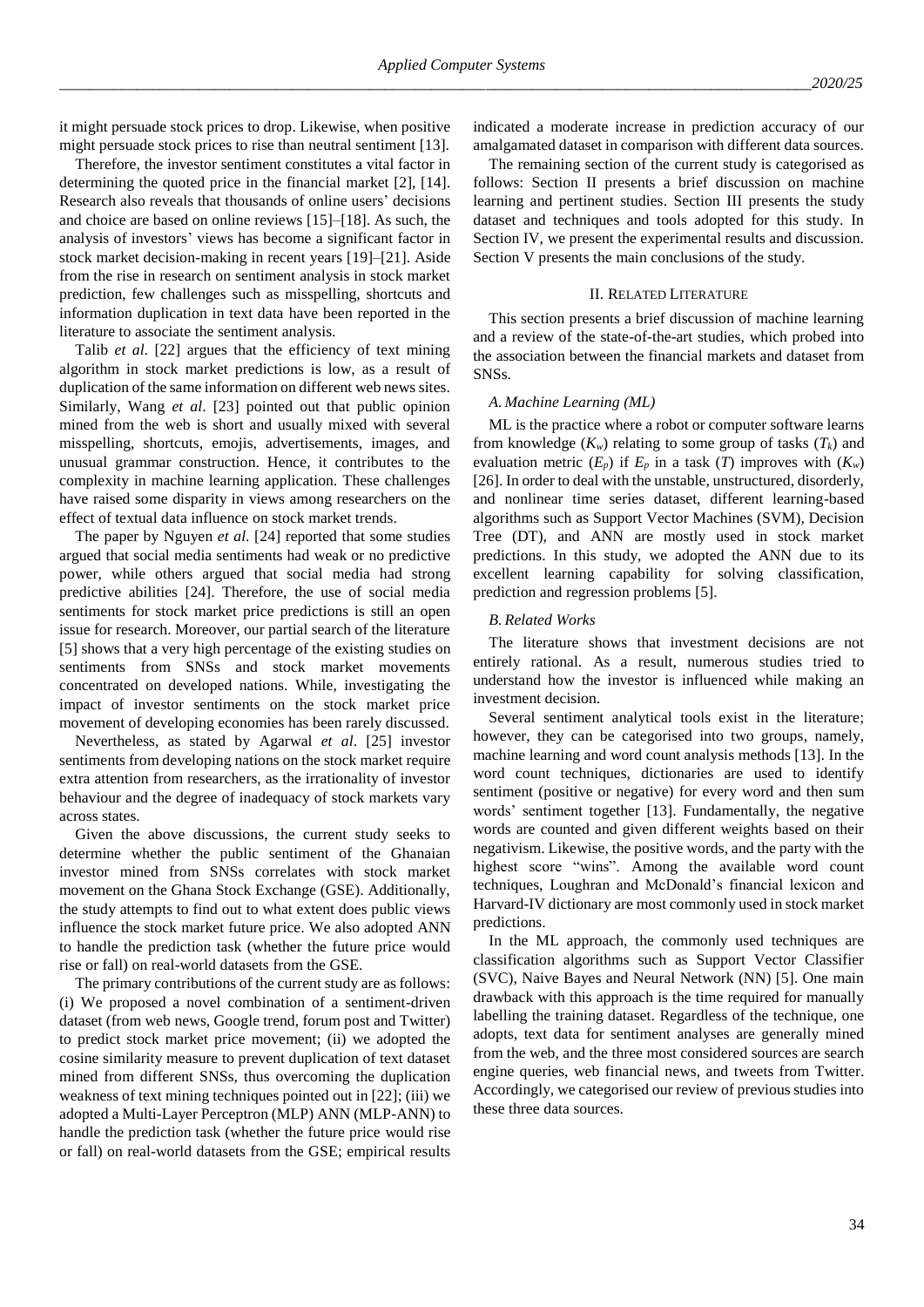## *C.Search Engine Queries and Stock Price Movement*

The relationship between Google search trends and stock market trading volume and volatility was carried out in [27]. The study examined whether search queries on Google could explain the current stock price and predict future abnormal returns of the stock market trends. The study outcome pointed out that Google searches could not predict future abnormal returns. Instead, the increased in search queries on Google predicted the increase in trading volume and volatility. Thus, from the study outcome, it can be established that Google searches are more associated with future than recent trading activity.

Likewise, an investigation into the effect of economic uncertainty and investor attention on gold price changes and their volatility was undertaken in [28]. Interestingly, the study found that Google searches initiated from India were more related to the gold market than searches made from the US or other countries. Contrariwise, the study established that increased in Google search volume was related to gold price drops and increased volatility. The relationship, according to the paper, was not just a correlation, but also showed a high predictive power in both directions.

Also, a technique for predicting stock market movements with web search data using an automatic search term selection with an adaptive approach was proposed in [29]. The study affirmed the predictability of stock movement with web search data from search engines. Again, the impact of search queries made on China's search engine (Baidu) on the volatility of China's stock markets was examined in [30]. The study found that stock market volatility was highly predictable with significant accuracy based on the Baidu-Index, particularly during the eras of economic instabilities.

Notwithstanding the achievement in stock market price prediction based on search engine queries, Bijl *et al*. [31] argued that trading techniques founded on search engine queries were profitable beforehand, but not after transaction costs.

## *D.Web Financial News and Stock Price Movement*

Financial web news is reported to offer unobstructed and indepth knowledge of the market because it is written by financial analysts [23]; this has resulted in several studies analysing its influence on the stock market. We present a few of these works pertinent to this study.

A sentiment analysis of news for predicting stock price movement using SVM enhanced with Particle Swarm Optimization (PSO) technique was proposed in [32]. The study confirmed a correlation between web news and stock price movement. The paper also reported an improvement in accuracy of 59.15 % compared with 57.8 % obtained in [33] using a deep learning model to examine web news and stock market movement.

Likewise, the association between the fluctuations in the sentimental tone of the European Central Bank's (ECB) news and stock price movement was studied in [18]. The study found a substantial effect of news sentiment tone on both the volatility and the mean of stock returns. Furthermore, the paper observed that the association between news sentiments and stock market volatility increased in strength during financial crisis. However, the sparsity of stock related news pointed out in [23] was a significant drawback for prediction models based on financial news, since machine learning models depended partially on the volume of the input dataset.

In another study, the information theory and Random Matrix Theory (RMT) were used to analyse the association between the stock market and news from the New York Times. The news was computed and transformed into everyday polarity time series [34]. The outcome of the study showed that news did not only correlate with the stock market but also was a high predictor of stock movement. The outcome of the study supported behavioural finance as the contemporary economic paradigm.

## *E. Twitter and Stock Market Movement*

A trust management framework for the stock market based on stock related data (tweets) from Twitter was proposed in [13]. The study aimed at examining the degree of association between abnormal stock returns and Twitter sentiment. The study outcome showed a positive correlation between the two. Similarly, a study by Alshahrani and Fong [35] investigated the effect of sentiment analysis of tweets on stock market movement using the Fuzzy decision platform. The authors achieved a recall of 69 % minimum and 96 % maximum. Likewise, a sentiment analysis framework for predicting Brazilian stock market movement based on three perspectives: the absolute number of tweet sentiments, tweet sentiments weighted by favourites and tweet sentiments weighted by retweets was presented in [36]. The paper established that the stock market was predictable, based on tweet sentiments. The study also showed that MLP outperformed other state-of-theart classifiers such as support vector machine and Naive Bayes.

However, few issues were identified in the literature to be associated with tweet data. Thus, there is suspected evidence of users posting under multiple accounts to sway opinion, which can affect the emerging market with less Twitter users and tweets. Again, most stock tweets are in response to past moves. Therefore, using tweets alone as input features for stock market analysis raises a question on model accuracy.

## III. MATERIALS AND METHODS

Based on the foregone argument in Section II of this paper, we observed that a minimal number of studies concentrated on examining the effects of investor sentiment on the stock markets in developing economies. Moreover, as argued in [37], a sentiment analysis model based on public views from one country might not work for all cases (generalisation). Therefore, understanding, or analysing people's sentiments from the global perspective might seem to be complex because several factors largely influence sentiments. Chiefly among them is cultural beliefs and practices, differences in policies and regulatory frameworks among different nations, differences in levels of stock market sophistication, among others. Thus, sentiment analysis might be easier with countries or region which share cultural affinity or proximity than from a global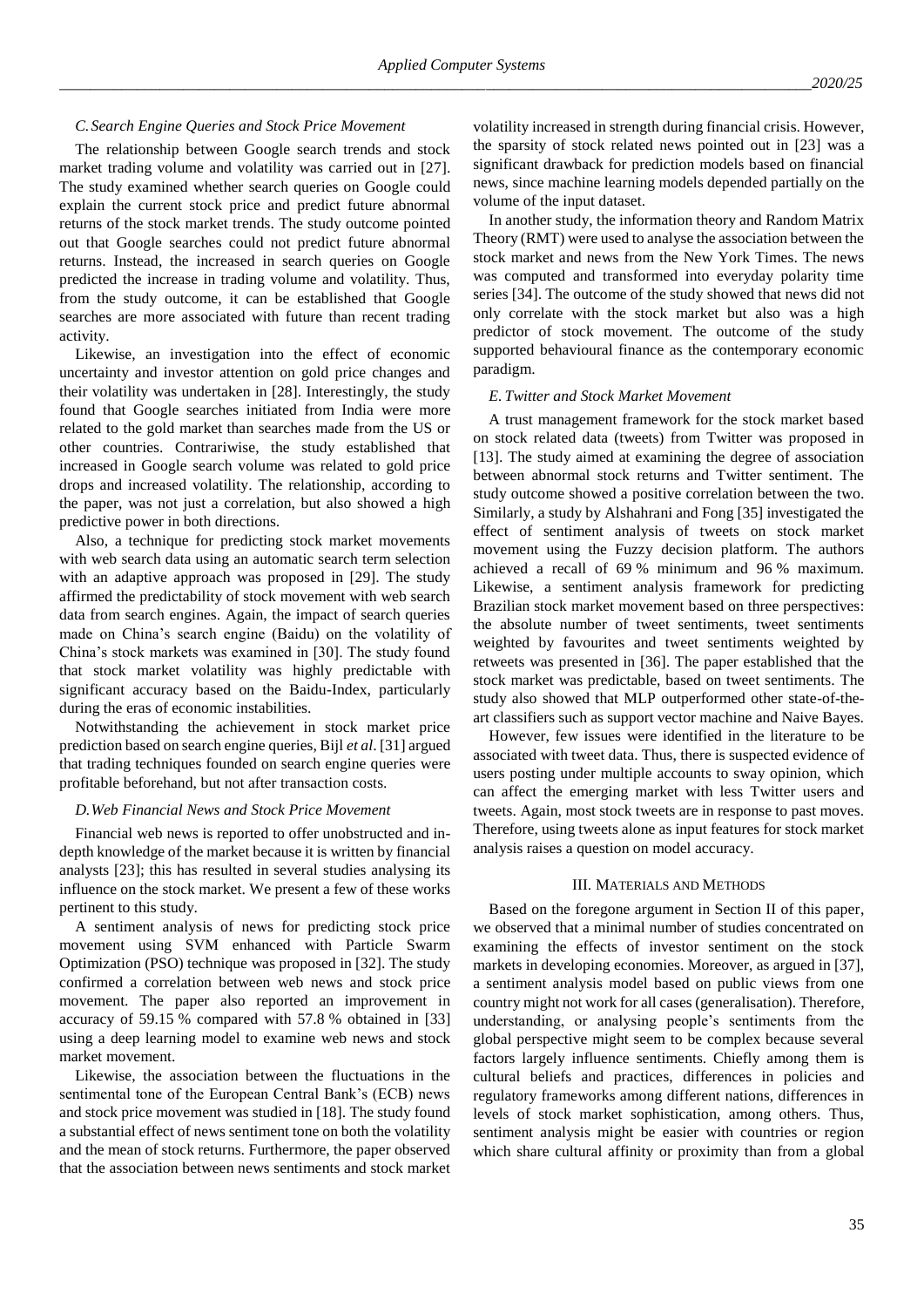level. It is in this light; we decided to investigate the impacts of investors sentiments about the Ghanaian Stock Market.

Likewise, as indicated in [23], [25], the accuracy of stock market predictions has been enhanced significantly but can be further improved beyond its current measure by looking for newer information sources on the Internet. Nonetheless, most of the previous studies discussed in Section II relied on information from Google or Twitter or the Internet stock message boards, or web news, but not on the combination of all. Moreover, a high percentage of existing studies focused on improving the predictability of stock market return while decreasing its volatility.

Hence, unlike previous studies discussed in Section II, we propose a novel amalgamation of several unstructured data sources from SNSs to address deficiencies in a single data source. We mix public opinion from tweets, web news, Google trends and forum discussion as a single input for more precise and accurate stock price trend prediction.

Specifically, the current study attempts to answer the following research question: Can investor sentiment truly help predict stock price movements, and to what extent? To the best of our knowledge, this study is the first study to use SNS data in examining the relationship between investor sentiment and stock market volatility on the GSE.

We present the details of the materials and techniques used to achieve the objectives of the current study in the subsequent section.

#### *A. Study Framework*

Figure 1 represents the data-pipeline framework for the current study. The framework is broken into five different steps, namely, dataset description, dataset preprocessing, dataset integration, predictive model and performance evaluation criteria. We explain below specific function of each step.



Fig. 1. Data pipeline of the study.

## *B. Dataset Description*

Several methods are available for obtaining datasets; this includes an Application Programming Interface (API) provided by the organisation concerned, downloading the data from open source communities, and buying from data firms. We adopted the combination of these methods in our data gathering. The time-frame of study datasets was from January 2010 to September 2019.

In the current study, three datasets were used. The first was historical stock prices  $(D_{\text{stock}})$  of three (3) companies (GCB, MTNGH and TOTAL) listed on GSE, which were downloaded from the official website of GSE (https://gse.com.gh). The dataset included "previous closing price", "opening price", "closing price" and "total shares traded".

The second was unstructured datasets which included tweets, web news, and post-forum. The tweet data were collected from Twitter, using a Twitter Search API Tweepy [38]. Besides, as done in several studies [6], [13], [14], [39], we used the dollar (\$) sign to select stock market related tweets, since the dollar sign is usually used to tag stock tweets. We downloaded 2184 tweets. A total of 1581 financial news headlines relating to our companies of focus were collected from three well-known online news portals in Ghana using the Beautiful Soup API (i.e., myjoyonline.com, ghanaweb.com, and graphic.com.gh). We extracted our forum discussions with Pyglet API from (https://sikasem.org) a local platform that offers its users the opportunity to discuss financial and other matters concerning the GSE.

The news headlines and forum discussion downloaded were based on dates. However, unlike previous studies already discussed in Section II, we considered news spread among the public and people's comments on the news in addition to sentiments in news titles. We adopted the sentiment analyser [40] to obtain the collective sentiments from the forum messages concerning our companies of focus.

The third dataset was Google trends (*D*<sub>Gtrends</sub>), a service provided by Google, which enables anyone to find out the volume of search on any topic. A total of 263 records were obtained from Google trends (https://www.google.com/trends) using Python and the pytrends API [41]. The search volumes were already scaled within 0 to 100, where 100 represented the highest search volume for any given period and 0 being the lowest volume. The Google trend search was restricted to only Ghana using keywords related to companies of focus in this study.

We normalised the dataset in the range of [0,1], by dividing each value with the maximum value of the data set for our ML model to function at a minimal computational time and enhanced efficiency.

#### *C.Dataset Preprocessing*

In this phase, we aimed at removing duplication of the same news presented on different websites using the cosine similarity check algorithm. The lexical and semantic similarity between news headlines were identified with the cosine similarity to minimise the duplication weakness in text mining algorithms pointed out in [22]. The cosine similarity measure was adopted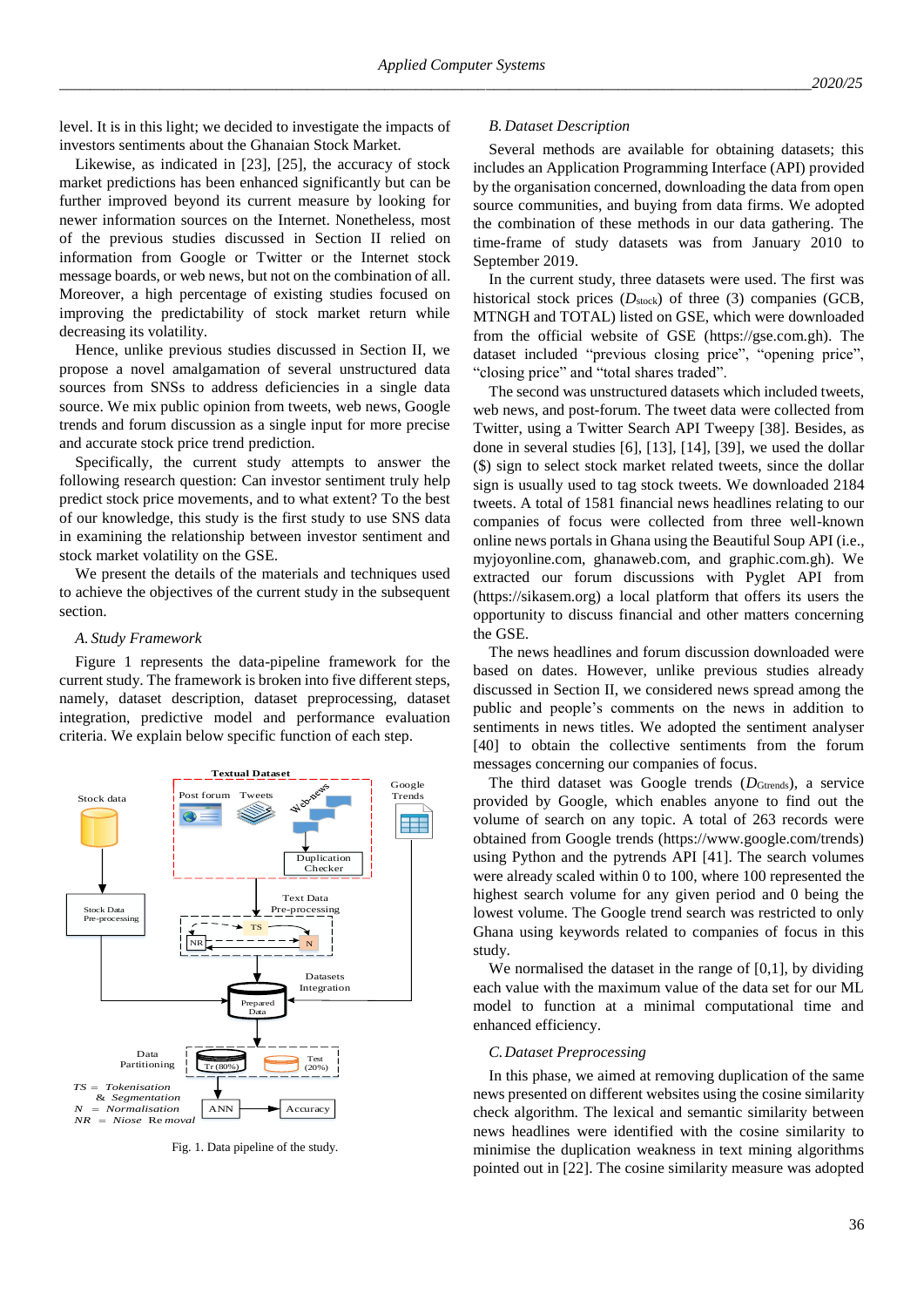based on its simplicity and efficiency in estimating the similarity index between two vectors [42]. The similarity check algorithm tries to measure how 'close' two headlines are both in surface nearness (lexical similarity) and meaning (semantic similarity). This was accomplished by calculating the cosine distance between any two vectors (news headlines from different websites) as expressed in Eq. (1) [42].

$$
\begin{aligned}\n\text{Similarity}\left(S\right) &= \cos\theta = \\
&= \left\{ \frac{V_{\text{e}cA} \times V_{\text{eeB}}}{\left\|V_{\text{eeA}}\right\| \times \left\|V_{\text{eeB}}\right\|} \right\} = \left\{ \frac{\sum_{i=1}^{n} V_{\text{eeA}_i} \times V_{\text{eeB}_i}}{\sqrt{\sum_{i=1}^{n} V_{\text{eeA}_i}^2} \times \sqrt{\sum_{i=1}^{n} V_{\text{eeB}_i}^2}} \right\},\n\end{aligned}\n\tag{1}
$$

where  $V_{ecA}$  and  $V_{ecB}$  represent two sets of vectors,  $V_{ecAi}$  and  $V_{ecBi}$  = components of vector  $V_{ecA}$  and  $V_{ecB}$ , respectively.  $V_{ecA}$ is the Euclidean norm of the vector  $V_{ecA} = (a_1, a_2, \dots, a_i)$ defined as  $\sqrt{(a_1^2 + a_2^2 + \dots + a_i^2)}$ . Likewise,  $\parallel V_{ecB} \parallel$  represents the Euclidean norm of the vector *VecB*. The similarity measure (*S*) lies between [0 and 1]. Thus, two vectors  $(a_i \& b_i)$  with the same orientation have a cosine similarity of 1, and two vectors  $(a_i \& b_i)$  at 90° have a similarity of 0 [42]. Thus,  $S = 1$  if  $(a_i = b_i)$ 

and  $S = 0$  if  $(a_i \neq b_i)$ . The unstructured dataset (*D*<sub>text</sub>) was passed through Tokenization and Segmentation (TS), Normalization (N), and Noise Removal (NR). This phase sliced the input texts up into smaller pieces, called tokens, while throwing away certain characters such as punctuation, symbols like #,  $\omega$ ,  $\ell$ ,  $\omega$ , URLs, extra spaces and stop words like "and," "a" and "the." We accomplished the text preprocessing of our dataset with the Natural Language Toolkit (NLTK) [40].

The sentiment in the tweet, web news and forum discussions were assessed in two dimensions, polarity and subjectivity as suggested in [43]. Polarity score was measured within the range [ $-1.0$ , 1.0], where 1.0 meant a positive statement and  $-1.0$ meant a negative statement (see Fig. 2(A)). Subjective sentences usually refer to personal emotion, opinion or judgment; subjectivity is also a float which lies within [0.0, 1.0], while objective refers to truthful information. A score of 0.0 is considered to be very objective and  $1.0$  – very subjective (see Fig. 2(B)).



Fig. 2 Polarity and subjectivity ranges.

A total of twelve (12) features were extracted from the textual dataset  $(D_{texttext{text}})$ . Table VI (Appendix A) shows the details of these features.

The stock historical price data ( $D<sub>Stock</sub>$ ) were used to examine if a stock price on (*d*) days ahead will fall or rise based on sentiments from SNSs. We substituted missing values in (*D*Stock) with the average price (*M*Value) of the day before and after the missing day, as defined in Eq. (2).

$$
M_{\text{value}} = \frac{(Closing\ price_{d-1} + Closing\ Price_{d+1})}{2} \tag{2}
$$

Thus, let *Closing Price*<sub> $d-1$ </sub> = closing price of the stock the day before and *Closing Price*<sub> $d+1$ </sub> = closing price of the stock a day after missing value's day. Like several studies [6], [13], [14], [23], [39], we aimed at stock returns. Hence, for a given date (*i*) and a given stock (*S*) and the target day (*d*), thus, if  $d = 30$ , then target date is  $i + 30$  days. We estimated its percentage rise using Eq. (3), where *Closing Price*<sup>*i*</sup> = stock closing price for the  $i<sup>th</sup>$ day and *Closing Price*<sub>*i*+*d*</sub> = stock closing price for the  $i^{th} + d$ . Thus, calculated stock returns  $Return(S, t)$  reflected the change in stock price compared with the *i*<sup>th</sup> day stock price. If *Return* $(S,t) > 0$ , it implies a rise in next *d* day closing price, denoted as 1, and if  $Return(S, t) < 0$ , it represents a fall in the next (*d*) day closing price, denoted as 0 in this study.

$$
Return(S, i) = \left(\frac{Closing \ Price_{i+d}}{Closing \ Price_{i}}\right) - 1
$$
 (3)

## *D.Dataset Integration*

At this stage, we integrated the three datasets  $(D_{\text{text}}), (D_{\text{Gtrends}})$ and (*Dstock*) discussed above into a single file (*DS*) using Structured Query Language (SQL) server 2014 and Python. The date (*d*) variable was used as the reference point. Thus, the input dataset to the predictive model becomes a vector *X*, such that  $X = \{x_{(0)}, x_{(1)}, x_{(2)}, \dots, x_{(N-1)}, x_N\}$ , where *N* represents the size of (*DS*). For every sample data  $(X(t) \in \mathbb{R}^k)$  of (*DS*), where k stands for the number of features and *t* time stamp,  $X = \left\{x_{(t)0}, x_{(t)1}, x_{(t)2}, \dots, x_{(t)k}\right\}$ . The target value  $\left(Return(S, i)\right)$ denoted by *y* was represented as a sequence of labels.

Thus,  $y = \{y_{(0)}, y_{(1)}, y_{(2)}, \dots, y_{(N)}\}$ , such that every element of  $y \in \{0,1\}$ . Hence for every input dataset  $(X)$ , our predictive model makes a distinction between two classes,  $y(t) = 1$  for positive and  $y(t) = 0$  for negative. A classification of 1 denotes a "rise" and 0 a "fall" in stock returns ( *Returnij* ) between a day before  $(d-1)$  and day  $(d)$ .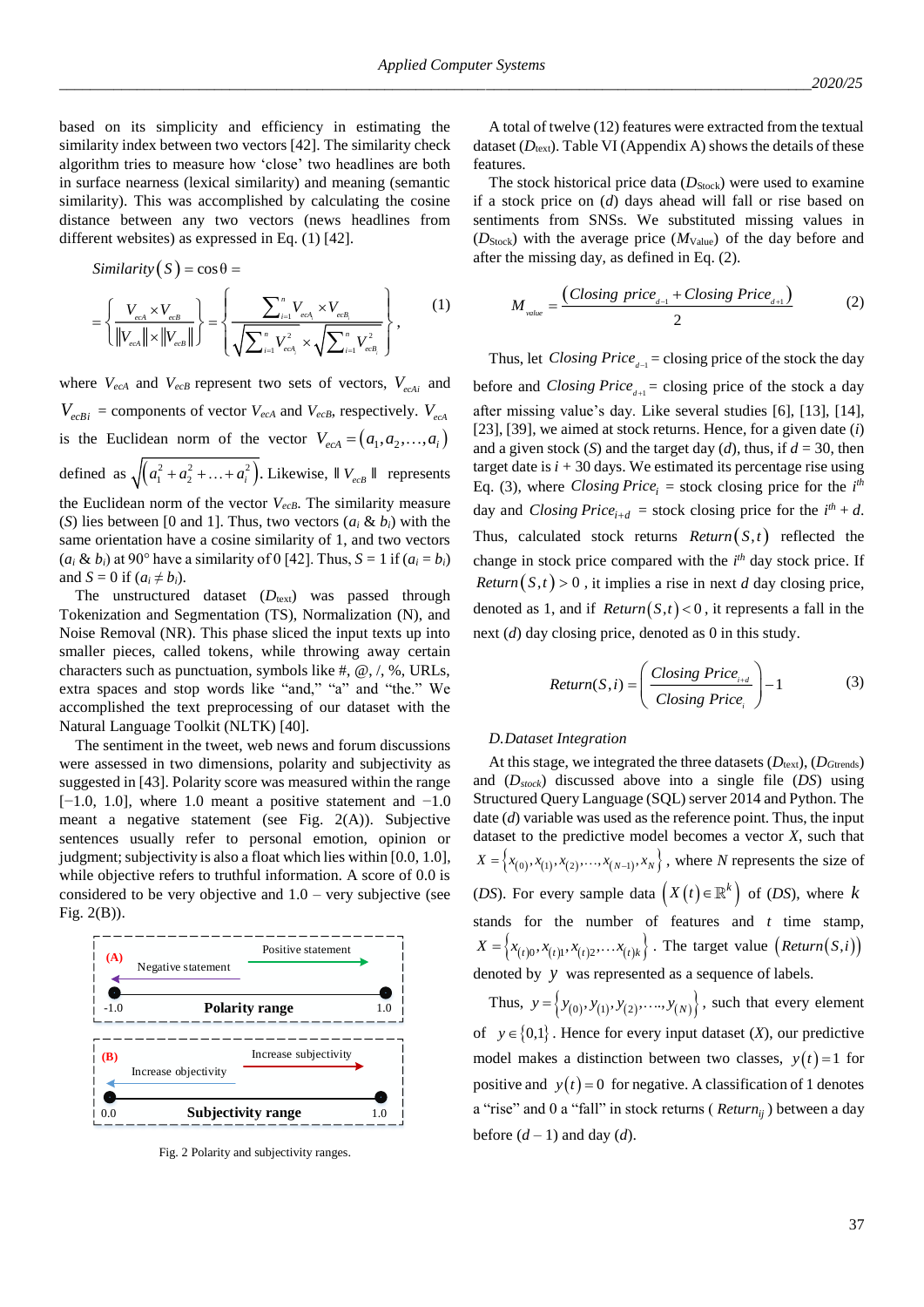For training and testing of our proposed predictive framework (see Fig. 1), we divided the amalgamated dataset into two; 80 % for training and 20 % for testing based on literature [5].

## *E. Predictive Model*

The Multi-Layer Perceptron (MLP) ANN algorithm was adopted for the current study due to its efficiency and effectiveness in predicting the financial market, as reported in several studies [4]–[6], [10], [44]. MLP is a network of interrelated components that accepts input, actuates, and then forwards it to the next layer. The MLP studies a function  $f(.)$ :  $R^D \rightarrow R^o$  by training on a dataset, where *(D)* represents the dimension of the input dataset, and  $\rho$  represents the number of dimensions for the output data.

Similar to several studies [6], [10], [45], we configured our MLP using the formulae  $(2N + 1)$ , which is proven to be a best practice, where  $N =$  number of inputs. We implemented an MLP of configuration (6:33:33:33:1), the number of inputs = 16, having three hidden-layer (HL), HL1 and HL2 and HL3 (number of neurons per hidden layer  $= 33$ ) for combined dataset. This configuration was altered for individual dataset based on configuration formula discussed. Bias/layer  $= 1$ , maximum iteration  $= 6000$ , optimizer  $=$  limited-memory BFGS (lbfgs), activation = ReLU in hidden layer and Sigmoid in output layer, learning rate of 0.001 for 25 epochs. The Back-Propagation algorithm was used in training the MLP model in this study. The experiments were conducted using the Python and Scikit-learn library (https://scikit- learn.org).

## *F. Performance Evaluation Criteria*

Several statistical techniques are available for measuring the performance of machine learning models. However, as indicated in [6], [46] using only statistical metrics in evaluating a data science model in the financial field is not comprehensive. Hence, the current study adopted a combination of accuracy metrics (Specificity (true negative rate) as in Eq. (4), Sensitivity (true positive) as in Eq. (5), and Accuracy as in Eq. (6)) and closeness metrics (Root Mean Square Error (RMSE) as in Eq. (7), and Mean Absolute Percentage Error (MAPE) as in Eq. (8)), as defined in [5], [46].

$$
Specificivity = \frac{TN}{TN + FP}
$$
 (4)

$$
Sensitivity = \frac{TP}{TP + FN}
$$
 (5)

$$
Accuracy = \frac{TN + TP}{FP + TP + TN + FN}
$$
 (6)

$$
RMSE = \sqrt{\left(\frac{1}{N} \sum_{i=1}^{N} (t_i - y_i)^2\right)}
$$
(7)

$$
MAPE = \left(\frac{1}{N} \sum_{i=1}^{N} \left( \left| \frac{t_i - y_i}{t_i} \right| \right) \right), \tag{8}
$$

where  $FN$  = incorrectly rejected (is false negative), *TP* = correctly identified (true positive), *TN* = correctly rejected (true negative),  $FP =$  incorrectly identified (false positive),  $y_i$  = predicted value by the model,  $t_i$  = actual value and  $N =$  total number of testing data.

#### IV. RESULTS AND DISCUSSION

This section presents the results and discussion of the current study.

Tables I–V show the prediction performance (specificity, sensitivity, RMSE, MAPE and Accuracy) of the proposed model for different days (1, 7, 30, 60 and 90) ahead based on public sentiments from different data sources. Like several other studies [4], [6], [12]–[14], [18], [27], [28], [30], [32], [34], [35], this study affirms a degree of association between public sentiments and stock market trends, as shown in Tables I–V. Again, a strong positive correlation (0.9681) was observed between public sentiments and the volume of stock traded. Hence, it can be said that the association between public sentiments and stock market movement is not limited to only developed countries, but developing countries as well.

The results (see Tables I–V) show that the accuracy of the predictive model increases slightly with the combination of all data sources. This outcome suggests that the accuracy of stock market predictive models can be improved beyond its current measure by an amalgamation of newer information sources on the web affirming reportage in [23], [25]. Thus, adding more features from different stock related data sources can be one of the ways to enrich input features, which might enhance prediction accuracy.

Comparing the accuracy and error metrics recorded for different time window predictions, we observed that RMSE and MAE values kept decreasing, while prediction accuracy improved as the size of the window increased. This result agrees with findings in [36], [47] that sentiments analysis improves as prediction window sizes are increased. However, in some cases, the decrease in RMSE and MAE are high and low in other instance. We believe this happens for the reason that, as the prediction time window increases, it is possible for the MLP-ANN model to understand the prevalent sentiment in the SNSs datasets with better precision, as well as to see its influences on the future stock price movement.

Furthermore, the decrease in error metrics as the days ahead increase is affirmed by Khan *et al*. [48], who reported that the fundamental stock data were useful for medium- and long-term stock prediction than short-term. Accordingly, there is an indication that a sentimental event is more sensitive to new events.

Tables I–V show that in most of the experimental results, the combined data had lesser RMSE and MAPE values compared with the individual dataset.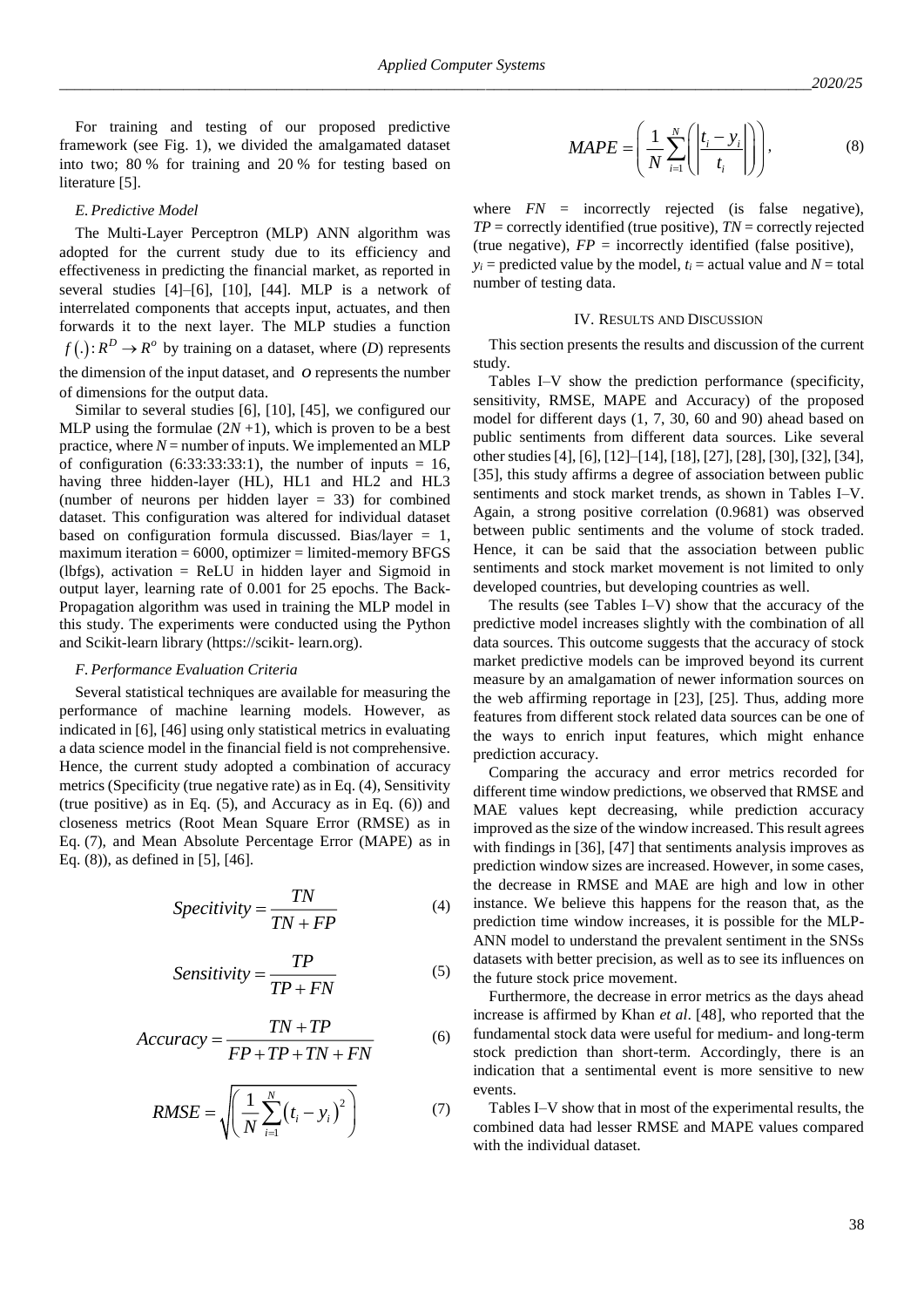| T-DAT AREAD EKEDICIION OF STOCK EKICES DASED ON EUBLIC SENTIMENTS. |                    |                    |             |             |                  |
|--------------------------------------------------------------------|--------------------|--------------------|-------------|-------------|------------------|
| Data sources                                                       | <b>Specificity</b> | <b>Sensitivity</b> | <b>RMSE</b> | <b>MAPE</b> | Accuracy $(\% )$ |
| Google trends                                                      | 0.31               | 0.41               | 0.0276      | 2.7948      | 49.40            |
| Tweets                                                             | 0.42               | 0.49               | 0.0278      | 2.8238      | 55.50            |
| Forum post                                                         | 0.29               | 0.40               | 0.0521      | 3.3181      | 41.52            |
| Web financial news                                                 | 0.41               | 0.45               | 0.0495      | 3.1564      | 50.43            |
| Combined data                                                      | 0.51               | 0.69               | 0.0251      | 2.5193      | 70.66            |

TABLE I 1-DAY AHEAD PREDICTION OF STOCK PRICES BASED ON PUBLIC SENTIMENTS

## TABLE II

7-DAY AHEAD PREDICTION OF STOCK PRICES BASED ON PUBLIC SENTIMENTS

| Data sources       | <b>Specificity</b> | <b>Sensitivity</b> | <b>RMSE</b> | <b>MAPE</b> | Accuracy $(\% )$ |
|--------------------|--------------------|--------------------|-------------|-------------|------------------|
| Google trends      | 0.36               | 0.44               | 0.0240      | 2.4267      | 49.89            |
| Tweets             | 0.45               | 0.50               | 0.0231      | 2.2924      | 56.30            |
| Forum post         | 0.30               | 0.41               | 0.0441      | 2.7593      | 41.52            |
| Web financial news | 0.46               | 0.49               | 0.0405      | 2.5272      | 51.89            |
| Combined data      | 0.59               | 0.71               | 0.0200      | 1.9468      | 73.69            |

### TABLE III

#### 30-DAY AHEAD PREDICTION OF STOCK PRICES BASED ON PUBLIC SENTIMENTS

| Data sources       | <b>Specificity</b> | <b>Sensitivity</b> | <b>RMSE</b> | <b>MAPE</b> | Accuracy $(\% )$ |
|--------------------|--------------------|--------------------|-------------|-------------|------------------|
| Google trends      | 0.38               | 0.49               | 0.0173      | 1.7753      | 50.02            |
| Tweets             | 0.49               | 0.52               | 0.0162      | 1.6431      | 56.98            |
| Forum post         | 0.40               | 0.50               | 0.0308      | 1.8717      | 41.58            |
| Web financial news | 0.50               | 0.61               | 0.0274      | 1.6495      | 52.94            |
| Combined data      | 0.61               | 0.79               | 0.0131      | 1.3444      | 75.02            |

#### TABLE IV

60-DAY AHEAD PREDICTION OF STOCK PRICES BASED ON PUBLIC SENTIMENTS

| Data sources       | <b>Specificity</b> | <b>Sensitivity</b> | <b>RMSE</b> | <b>MAPE</b> | Accuracy $(\% )$ |
|--------------------|--------------------|--------------------|-------------|-------------|------------------|
| Google trends      | 0.49               | 0.51               | 0.0116      | 1.2024      | 52.87            |
| Tweets             | 0.51               | 0.69               | 0.0107      | 1.1013      | 58.98            |
| Forum post         | 0.41               | 0.49               | 0.0205      | 1.2385      | 41.77            |
| Web financial news | 0.42               | 0.56               | 0.0178      | 1.0651      | 54.05            |
| Combined data      | 0.64               | 0.82               | 0.0087      | 0.8951      | 76.57            |

TABLE V

| 90-DAY AHEAD PREDICTION OF STOCK PRICES BASED ON PUBLIC SENTIMENTS |                    |                    |             |             |  |
|--------------------------------------------------------------------|--------------------|--------------------|-------------|-------------|--|
|                                                                    | <b>Specificity</b> | <b>Sensitivity</b> | <b>RMSE</b> | <b>MAPE</b> |  |

| Data sources       | <b>Specificity</b> | <b>Sensitivity</b> | <b>RMSE</b> | <b>MAPE</b> | Accuracy $(\% )$ |
|--------------------|--------------------|--------------------|-------------|-------------|------------------|
| Google trends      | 0.50               | 0.61               | 0.0050      | 0.5123      | 52.95            |
| Tweets             | 0.51               | 0.69               | 0.0047      | 0.4874      | 60.05            |
| Forum post         | 0.41               | 0.49               | 1.0177      | 0.7647      | 41.77            |
| Web financial news | 0.43               | 0.62               | 0.9135      | 0.6663      | 55.81            |
| Combined data      | 0.69               | 0.85               | 0.0034      | 0.3624      | 77.12            |

*Combined data = Google trends + tweets + forum post + web financial news*

On the other hand, sentiments from tweet had lower RMSE and MAPE values in some cases. Thus, the combined data outperformed an individual dataset, while tweets from Twitter outperformed Google trend, forum post and web financial news.

This result points out that ascertaining future stock prices does not only depend on historical stock prices and technical indicators, but it is also partially dependent on unstructured

(fundamental) data. Therefore, predicting the stock market is perceivable through social networking sites and platforms.

Further analysis with F-score to examine the effect of the news spread (the number of sheared count), the number of comments made on a news article, positive sentiment and negative sentiments on stock price revealed that positive sentiments effect on stock price moving up was (32 %) as compared with negative sentiment (50 %). However, the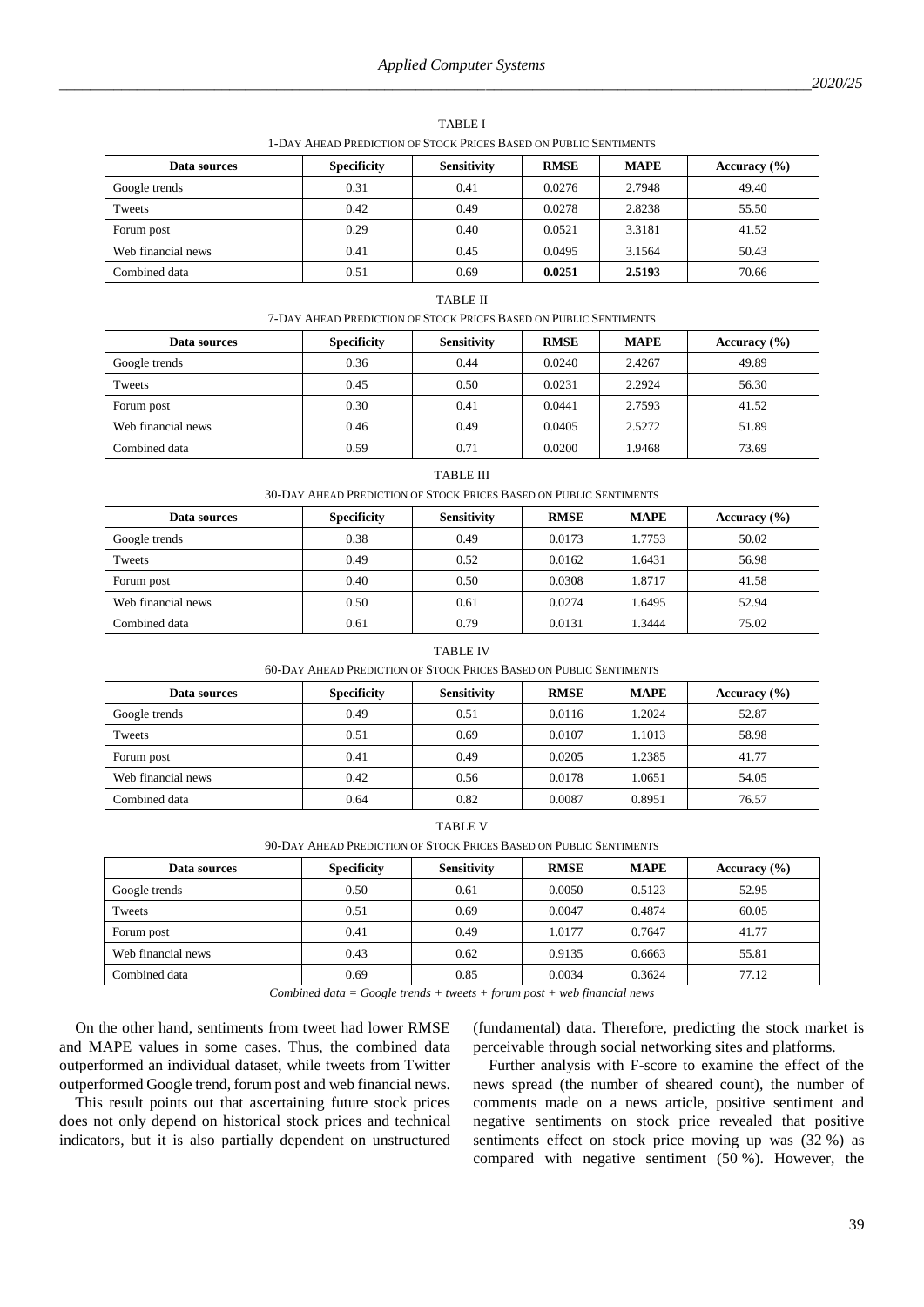volume of stock traded daily was positively associated with positive sentiments (63 %) than negative (50 %). The result shows that the diffusion of negative or positive sentiments across the SNSs has a high potential in influencing stock market activities.

Again, we observed that the spread of news headlines had a better influence (64 %) on the volume of stock than the number of comments made on the news (62.2 %). At this point, the idea was to examine the influence of information diffusion over the Internet sources on investor behaviour. The obtained results affirm that the trading behaviour of Ghana investor is partially influenced by public news.

## V. CONCLUSION

Research into stock market return has been on the increase lately. Different computational and soft computing techniques have been applied in this field to examine the predictability of the stock market based on sentiments from SNSs. Despite the achievement in prediction accuracy by previous studies, the literature argues that market prediction accuracy could be further improved beyond its current measure with newer information sources on the Internet as input features [23], [25].

We investigated the potential of public sentiment attitudes (positive vs. negative) and sentiment emotions (joy, sadness and more) extracted from web financial news, tweets, forum discussion and Google trends in predicting stock price movements, using MLP-ANN.

Our experimental setup with stock data (January 2010 to September 2019) of three (3) companies listed on the Ghana stock exchange shows that the stock market is predictable using public sentiments. The increase in accuracy recorded by the proposed model in predicting future stock price for 1 day, 7 days, 30 days, 60 days, and 90 days ahead (see Tables I–V) based on individual and combined datasets shows that the accuracy of stock prediction models can be significantly improved with stock related data amalgamation.

The outcome of this study is essential for policymakers, as they add up to the understanding of the transmission instrument of the monetary policy. Again, the Bank of Ghana (BoG) should be aware that each statement from their outfit could create unintended uncertainty in financial markets.

On the other hand, the limited size of the dataset obtained from Twitter shows that investors in developing countries such as Ghana hardly share their views on SNSs concerning market trends. Hence, it makes it insufficient to wholly depend on public sentiment from a single source to predict stock market movement in such countries.

Nonetheless, adding more stock related data sources enriched the stock market prediction accuracy, as observed in the study results. Hence, we trust that to solve this weakness and scarcity of fundamental data in developing markets, the use of an appropriate feature fusion technique is an exciting future direction to investigate. A solid combination of fundamental and technical approaches to market prediction in developing countries is also a motivating future direction to explore.

#### **REFERENCES**

- [1] A. E. Khedr, S. E. Salama, and N. Yaseen, "Predicting stock market behavior using data mining technique and news sentiment analysis," *International Journal of Intelligent Systems and Applications*, vol. 9, no. 7, pp. 22–30, Jul. 2017. <https://doi.org/10.5815/ijisa.2017.07.03>
- [2] R. Ren, D. D. Wu, and T. Liu, "Forecasting stock market movement direction using sentiment analysis and support vector machine," *IEEE Systems Journal*, vol. 13, no. 1, pp. 760–770, Mar. 2019. <https://doi.org/10.1109/JSYST.2018.2794462>
- [3] V. S. Pagolu, K. N. Reddy, G. Panda, and B. Majhi, "Sentiment analysis of Twitter data for predicting stock market movements," in *2016 International Conference on Signal Processing, Communication, Power and Embedded System*, 2017, pp. 1345–1350. <https://doi.org/10.1109/SCOPES.2016.7955659>
- [4] F. Z. Xing, E. Cambria, and R. E. Welsch, "Intelligent asset allocation via market sentiment views," *IEEE Computational Intelligence Magazine*, vol. 13, no. 4, pp. 25–34, Nov. 2018. <https://doi.org/10.1109/MCI.2018.2866727>
- [5] I. K. Nti, A. F. Adekoya, and B. A. Weyori, "A systematic review of fundamental and technical analysis of stock market predictions," *Artificial Intelligence Review*, vol. 53, no. 4, pp. 3007–3057, Apr. 2020. <https://doi.org/10.1007/s10462-019-09754-z>
- [6] A. Picasso, S. Merello, Y. Ma, L. Oneto, and E. Cambria, "Technical analysis and sentiment embeddings for market trend prediction," *Expert Systems with Applications*, vol. 135, pp. 60–70, 2019. <https://doi.org/10.1016/j.eswa.2019.06.014>
- [7] W. Chen, Y. Cai, K. Lai, and H. Xie, "A topic-based sentiment analysis model to predict stock market price movement using Weibo mood," *Web Intelligence*, vol. 14, no. 4, pp. 287–300, 2016. <https://doi.org/10.3233/WEB-160345>
- [8] B. Li, K. C. C. Chan, C. Ou, and S. Ruifeng, "Discovering public sentiment in social media for predicting stock movement of publicly listed companies," *Information Systems*, vol. 69, pp. 81–92, Sep. 2017. <https://doi.org/10.1016/j.is.2016.10.001>
- [9] K. Guo, Y. Sun, and X. Qian, "Can investor sentiment be used to predict the stock price? Dynamic analysis based on China stock market," *Physica A: Statistical Mechanics and its Applications*, vol. 469, pp. 390–396, 2017. <https://doi.org/10.1016/j.physa.2016.11.114>
- [10] A. Pathak and N. P. Shetty, "Indian stock market prediction using machine learning and sentiment analysis," in *4th International Conference on Computational Intelligence in Data Mining*, 2019, pp. 595–603. [https://doi.org/10.1007/978-981-10-8055-5\\_53](https://doi.org/10.1007/978-981-10-8055-5_53)
- [11] S. N. Balaji, P. V. Paul, and R. Saravanan, "Survey on sentiment analysis based stock prediction using big data analytics," in *2017 Innovations in Power and Advanced Computing Technologies*, 2017, pp. 1–5. <https://doi.org/10.1109/IPACT.2017.8244943>
- [12] N. Metawa, M. K. Hassan, S. Metawa, and M. F. Safa, "Impact of behavioral factors on investors' financial decisions: case of the Egyptian stock market," *International Journal of Islamic and Middle Eastern Finance and Management*, vol. 12, no. 1, pp. 30–55, 2019. <https://doi.org/10.1108/IMEFM-12-2017-0333>
- [13] Y. Ruan, A. Durresi, and L. Alfantoukh, "Using Twitter trust network for stock market analysis," *Knowledge-Based Systems*, vol. 145, pp. 207–218, 2018. <https://doi.org/10.1016/j.knosys.2018.01.016>
- [14] T. T. P. Souza and T. Aste, "Predicting future stock market structure by combining social and financial network information," *Physica A: Statistical Mechanics and its Applications*, vol. 535, 122343, 2019. <https://doi.org/10.1016/j.physa.2019.122343>
- [15] D. M. E. D. M. Hussein, "A survey on sentiment analysis challenges," *Journal of King Saud University - Engineering Sciences*, vol. 30, no. 4, pp. 330–338, Oct. 2018. <https://doi.org/10.1016/j.jksues.2016.04.002>
- [16] A. Bhardwaj, Y. Narayan, Vanraj, Pawan, and M. Dutta, "Sentiment analysis for Indian stock market prediction using Sensex and Nifty," in *4th International Conference on Eco-friendly Computing and Communication Systems*, 2015, pp. 85–91. <https://doi.org/10.1016/j.procs.2015.10.043>
- [17] G. Ranco, D. Aleksovski, G. Caldarelli, M. Grčar, and I. Mozetič, "The effects of Twitter sentiment on stock price returns," *PLoS ONE*, vol. 10, no. 9, e0138441, 2015. <https://doi.org/10.1371/journal.pone.0138441>
- [18] N. Apergis and I. Pragidis, "Stock price reactions to wire news from the European Central Bank: Evidence from changes in the sentiment tone and international market indexes," *Inter. Adv. in Economic Research*, vol. 25, no. 1, pp. 91–112, 2019[. https://doi.org/10.1007/s11294-019-09721-y](https://doi.org/10.1007/s11294-019-09721-y)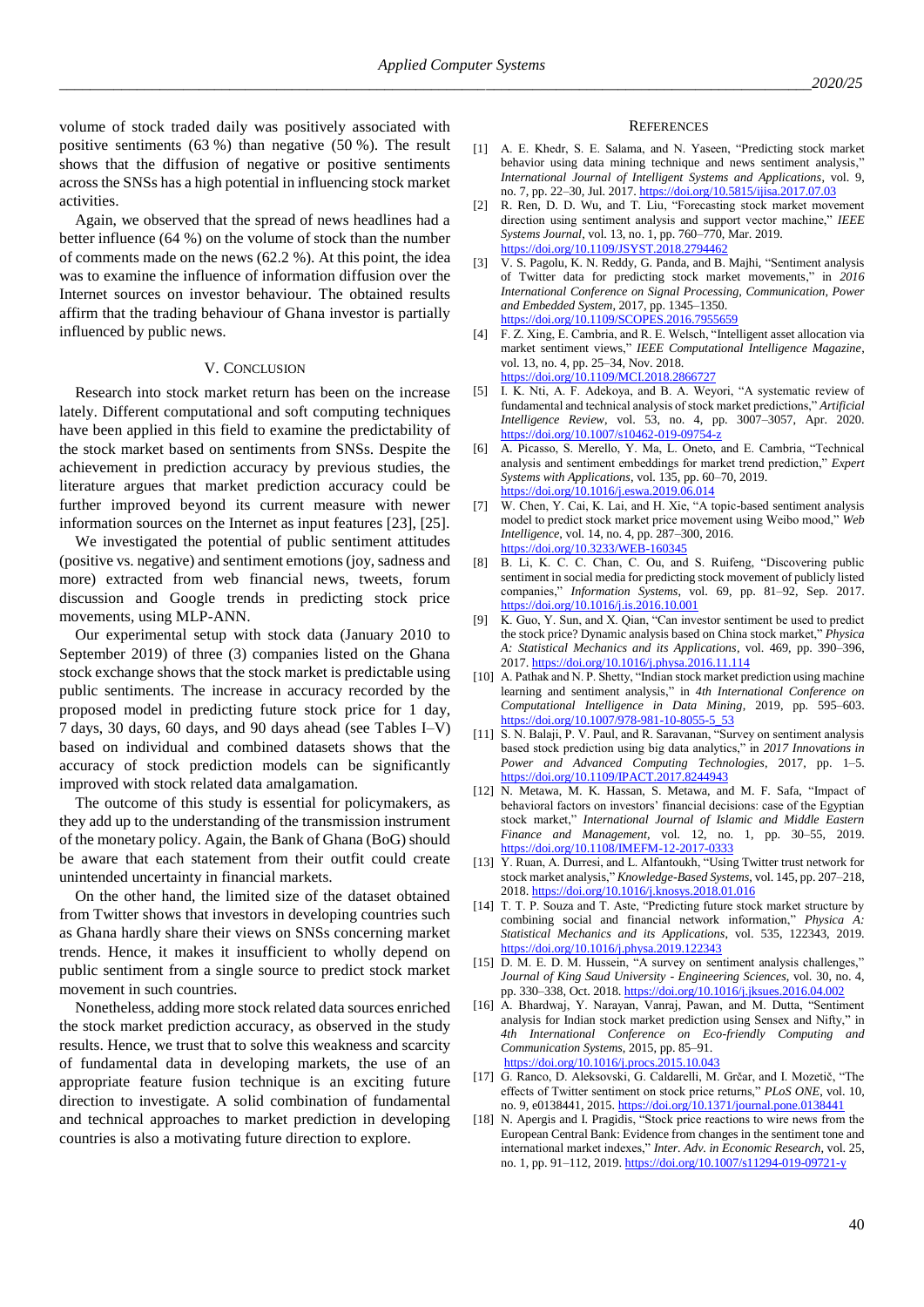- [19] S. Poria, E. Cambria, and A. Gelbukh, "Aspect extraction for opinion mining with a deep convolutional neural network," *Knowledge-Based Systems*, vol. 108, pp. 42–49, 2016. <https://doi.org/10.1016/j.knosys.2016.06.009>
- [20] M. V. Mäntylä, D. Graziotin, and M. Kuutila, "The evolution of sentiment analysis—A review of research topics, venues, and top cited papers," *Computer Science Review*, vol. 27, pp. 16–32, 2018. <https://doi.org/10.1016/j.cosrev.2017.10.002>
- [21] S. Merello, A. P. Ratto, L. Oneto, and E. Cambria, "Predicting Future Market Trends: Which Is the Optimal Window?" in *INNS Big Data and Deep Learning Conference*, 2020. [https://doi.org/10.1007/978-3-030-](https://doi.org/10.1007/978-3-030-16841-4_19) [16841-4\\_19](https://doi.org/10.1007/978-3-030-16841-4_19)
- [22] R. Talib, K. M. Hanif, S. Ayesha, and F. Fatima, "Text mining: Techniques, applications and issues," *International Journal of Advanced Computer Science and Applications*, vol. 7, no. 11, pp. 414–418, 2016. <https://doi.org/10.14569/IJACSA.2016.071153>
- [23] Y. Wang, Q. Li, Z. Huang, and J. Li, "EAN: Event attention network for stock price trend prediction based on sentimental embedding," in *10th ACM Conference on Web Science*, 2019, pp. 311–320. <https://doi.org/10.1145/3292522.3326014>
- [24] T. H. Nguyen, K. Shirai, and J. Velcin, "Sentiment analysis on social media for stock movement prediction," *Expert Systems with Applications*, vol. 42, no. 24, pp. 9603–9611, 2015. <https://doi.org/10.1016/j.eswa.2015.07.052>
- [25] S. Agarwal, S. Kumar, and U. Goel, "Stock market response to information diffusion through internet sources: A literature review," *International Journal of Information Management*, vol. 45, pp. 118-131, Apr. 2019[. https://doi.org/10.1016/j.ijinfomgt.2018.11.002](https://doi.org/10.1016/j.ijinfomgt.2018.11.002)
- [26] T. Mitchell, *Machine Learning*, 1st Edition. McGraw Hill, 1997.
- [27] N. Kim, K. Lučivjanská, P. Molnár, R. Villa, "Google searches and stock market activity: Evidence from Norway," *Finance Research Letters*, vol. 28, pp. 208–220, Mar. 2019. <https://doi.org/10.1016/j.frl.2018.05.003>
- [28] J. Ho and L. H. Kristiansen, "Can Google Trends predict gold returns and its implied volatility?" Master's thesis, University of Stavanger, Norway, 2019.
- [29] X. Zhong and M. Raghib, "Revisiting the use of web search data for stock market movements," *Scientific Reports*, vol. 9, 13511, 2019. <https://doi.org/10.1038/s41598-019-50131-1>
- [30] J. Fang, G. Gozgor, C.-K. M. Lau, and Z. Lu, "The impact of Baidu index sentiment on the volatility of China's stock markets," *Finance Research Letters*, vol. 32, 101099, Jan. 2020. <https://doi.org/10.1016/j.frl.2019.01.011>
- [31] L. Bijl, G. Kringhaug, P. Molnar, and E. Sandvik, "Google searches and stock returns," *International Review of Financial Analysis*, vol. 45, pp. 150–156, May 2016. <https://doi.org/10.1016/j.irfa.2016.03.015>
- [32] R. Chiong, M. T. P. Adam, Z. Fan, B. Lutz, Z. Hu, and D. Neumann, "A sentiment analysis-based machine learning approach for financial market prediction via news disclosures," in *2018 Genetic and Evolutionary Computation Conference Companion*, 2018, pp. 278–279. <https://doi.org/10.1145/3205651.3205682>
- [33] M. Kraus and S. Feuerriegel, "Decision support from financial disclosures with deep neural networks and transfer learning," *Decision Support Systems*, vol. 104, pp. 38–48, Dec. 2017. <https://doi.org/10.1016/j.dss.2017.10.001>
- [34] A. García-Medina, L. Sandoval, E. U. Bañuelos, and A. M. Martínez-Argüello, "Correlations and flow of information between The New York Times and stock markets," *Physica A: Statistical Mechanics and its Applications*, vol. 502, pp. 403-415, 2018. <https://doi.org/10.1016/j.physa.2018.02.154>
- [35] A. Alshahrani Hasan and A. C. Fong, "Sentiment analysis based fuzzy decision platform for the Saudi stock market," in *2018 IEEE International Conference on Electro/Information Technology*, 2018, pp. 23–29. <https://doi.org/10.1109/EIT.2018.8500292>
- [36] A. E. O. Carosia, G. P. Coelho, and A. E. A. Silva, "Analyzing the Brazilian financial market through Portuguese sentiment analysis in social media," *Applied Artificial Intelligence*, vol. 34, no. 1, pp. 1–19, 2019. <https://doi.org/10.1080/08839514.2019.1673037>
- [37] K. M. Swamy, "Sentiment Analysis with Tensorflow TensorFlow and Deep Learning Singapore," 2017. [Online]. Available: [https://engineers.sg/video/sentiment-analysis-with-tensorflow](https://engineers.sg/video/sentiment-analysis-with-tensorflow-tensorflow-and-deep-learning-singapore--1742)[tensorflow-and-deep-learning-singapore--1742.](https://engineers.sg/video/sentiment-analysis-with-tensorflow-tensorflow-and-deep-learning-singapore--1742)
- [38] J. Roesslein, "Tweepy Documentation." [Online]. Available: [http://docs.tweepy.org/en/latest/.](http://docs.tweepy.org/en/latest/)
- [39] R. Batra and S. M. Daudpota, "Integrating StockTwits with sentiment analysis for better prediction of stock price movement," in *2018 International Conference on Computing, Mathematics and Engineering Technologies*, 2018, pp. 1–5. <https://doi.org/10.1109/ICOMET.2018.8346382>
- [40] S. Bird, E. Klein, and E. Loper, *Natural Language Processing with Python*. O'Reilly Media Inc., 2009.
- [41] J. Hogue and B. DeWilde, "Pytrends." [Online]. Available: [https://pypi.org/project/pytrends/.](https://pypi.org/project/pytrends/)
- [42] B. Li and L. Han, "Distance weighted cosine similarity measure for text classification," in *14th International Conference on Intelligent Data Engineering and Automated Learning*, 2013, pp. 611–618. [https://doi.org/10.1007/978-3-642-41278-3\\_74](https://doi.org/10.1007/978-3-642-41278-3_74)
- [43] K. Ravi and  $\overline{V}$ . Ravi, "A survey on opinion mining and sentiment analysis: Tasks, approaches and applications," *Knowledge-Based Systems*, vol. 89, pp. 14–46, Nov. 2015. <https://doi.org/10.1016/j.knosys.2015.06.015>
- [44] S. Agrawal, D. Thakkar, D. Soni, K. Bhimani, and C. Patel, "Stock market prediction using machine learning techniques," *International Journal of Scientific Research in Computer Science, Engineering and Information Technology*, vol. 5, no. 2, pp. 1099–1103, Mar.–Apr. 2019. <https://doi.org/10.32628/CSEIT1952296>
- [45] B. W. Wanjawa, "Predicting future Shanghai stock market price using ANN in the period 21-Sep-2016 to 11-Oct-2016," 2016. [Online]. Available[: https://arxiv.org/abs/1609.05394](https://arxiv.org/abs/1609.05394)
- [46] F. Z. Xing, E. Cambria, and R. E. Welsch, "Natural language based financial forecasting: a survey," *Artificial Intelligence Review*, vol. 50, no. 1, pp. 49–73, 2018. <https://doi.org/10.1007/s10462-017-9588-9>
- [47] S. Dey, Y. Kumar, S. Saha, and S. Basak, "Forecasting to classification: Predicting the direction of stock market price using xtreme gradient boosting," 2016.
- [48] H. Z. Khan, S. T. Alin, and A. Hussain, "Price prediction of share market using artificial neural network (ANN)," *International Journal of Computer Applications*, vol. 22, no. 2, pp. 42–47, May 2011. <https://doi.org/10.5120/2552-3497>

**Isaac Kofi Nti** holds HND in Electrical & Electronic Engineering from Sunyani Technical University, B. Sc. in Computer Science from Catholic University College, M. Sc. in Information Technology from Kwame Nkrumah University of Science and Technology. Mr Nti is a Lecturer at the Department of Computer Science, Sunyani Technical University, Sunyani, Ghana and currently is a Ph. D. candidate at the Department of Computer Science and Informatics, the University of Energy and Natural Resources Sunyani, Ghana. His research interests include artificial intelligence, energy system modelling, and intelligent information systems and social and sustainable computing, business analytics and data privacy and security. E-mail[: ntious1@gmail.com](mailto:ntious1@gmail.com)

ORCID iD:<https://orcid.org/0000-0001-9257-4295>

**Adebayo Felix Adekoya** holds B. Sc. (1994), M. Sc. (2002), and Ph. D. (2010) in Computer Science, an MBA in Accounting & Finance (1998), and a Postgraduate Diploma in Teacher Education (2004). He has put in about twenty-five (25) years of experience as a lecturer, researcher and administrator at the higher educational institution levels in Nigeria and Ghana. A. F. Adekoya is an Associate Professor of Computer Science and currently serves as the Dean, School of Sciences, University of Energy and Natural Resources, Sunyani, Ghana. His research interests include artificial intelligence, business & knowledge engineering, intelligent information systems, and social and sustainable computing.

E-mail[: adebayo.adekoya@uenr.edu.gh](mailto:adebayo.adekoya@uenr.edu.gh)

ORCID iD:<https://orcid.org/0000-0002-5029-2393>

**Benjamin Asubam Weyori** received his Ph. D. and M. Phil. in Computer Engineering from the Kwame Nkrumah University of Science and Technology (KNUST), Ghana in 2016 and 2011, respectively. He obtained his Bachelor of Science in Computer Science from the University for Development Studies (UDS), Tamale, Ghana in 2006. He is currently a Senior Lecturer and the Acting Head of the Department of Computer Science and Informatics, the University of Energy and Natural Resources (UENR) in Ghana. His main research interest includes artificial intelligence, computer visions (image processing), machine learning and web engineering.

E-mail[: benjamin.weyori@uenr.edu.gh](mailto:benjamin.weyori@uenr.edu.gh)

ORCID iD:<https://orcid.org/0000-0001-5422-4251>